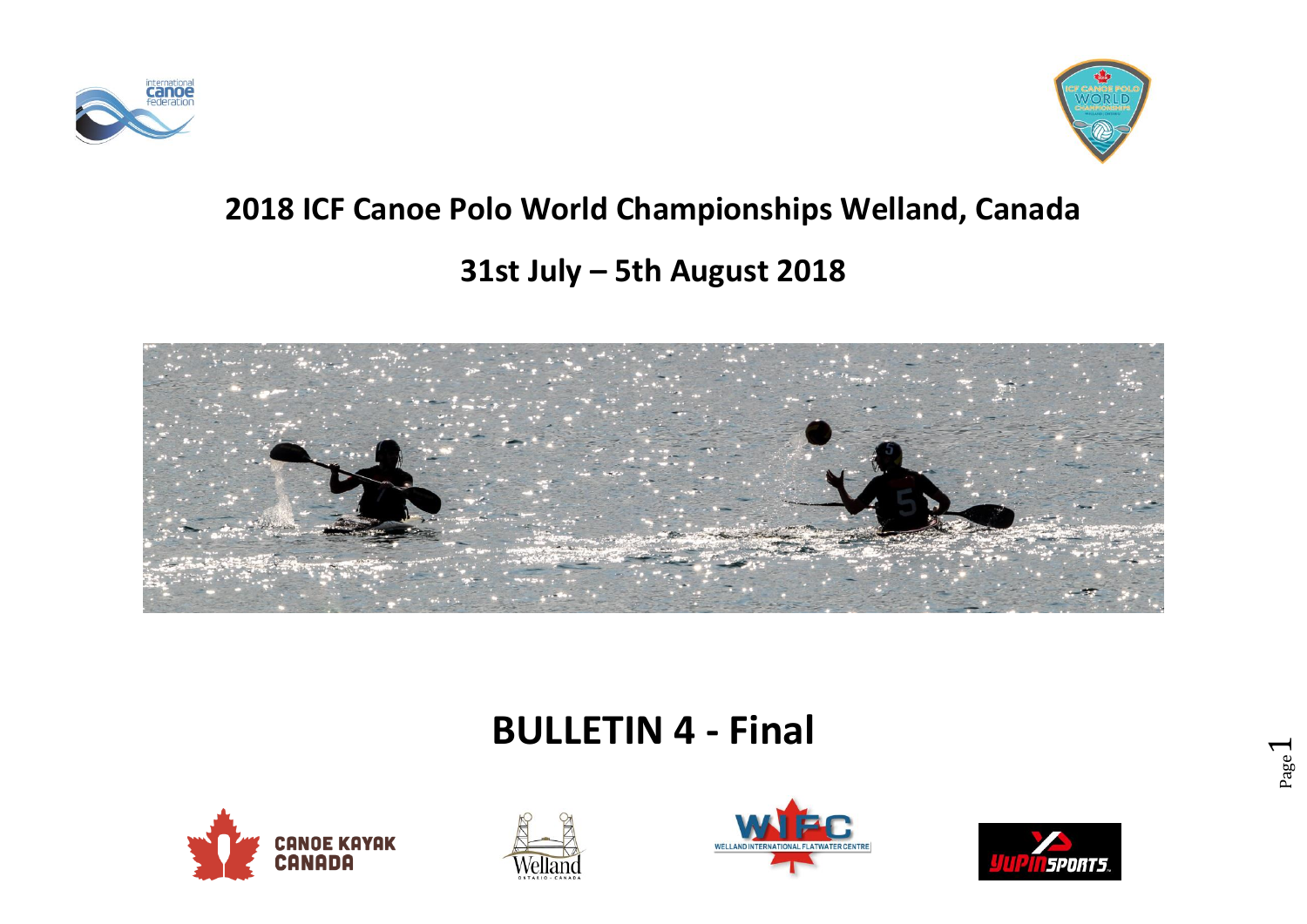



#### Contents:

- 1. Containers & outstanding supply of equipment
- 2. Doping Education Update
- 3. Live Streaming and Social Media
- 4. Scrutineering schedule
- 5. Official Training schedule

#### **1) Containers**

- 'Yupin Container' on site.
- 'European Container' now in port awaiting customs clearance updated 23<sup>rd</sup> July that arrival at venue Thursday 26<sup>th</sup> July.
- West Polo kayaks (x48) that missed European Container (for Argentina and Namibia) delivery to venue still remains unclear.







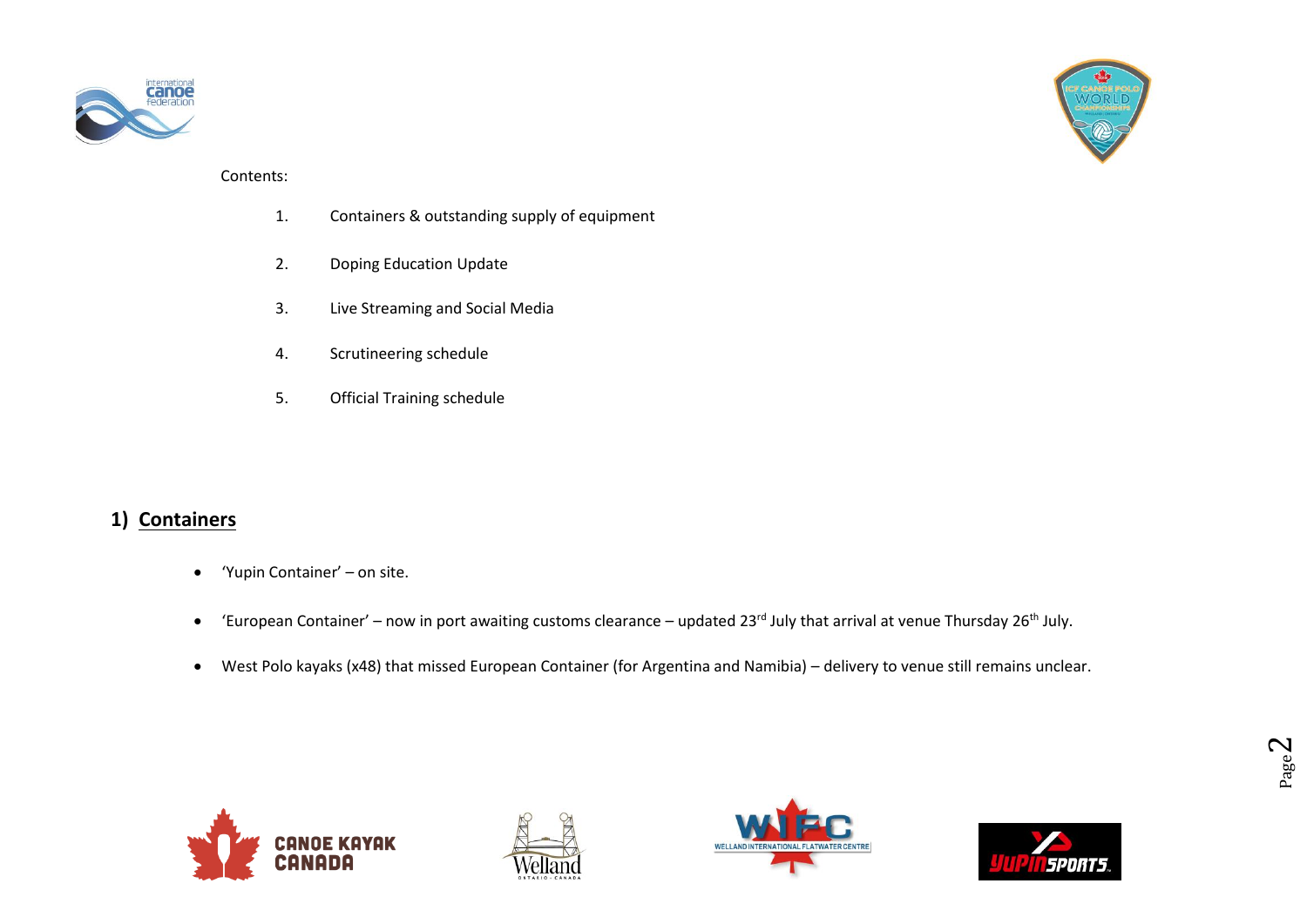



### **2) Doping Education Update**

#### **Athletes**

As per Bulletin 2 published 16<sup>th</sup> April 2018 all athletes are required to complete the course before they compete in Canada.

As of 20<sup>th</sup> July 2018, of the 530 registered athletes 447 (84%) had completed the course with 83 still to complete before they play:

- 1 x Argentina
- 9 x Canada
- 4 x Chinese Taipei
- 7 x Denmark
- 1 x France
- 3 x Ireland
- 7 x Islamic Republic of Iran
- 9 x Japan
- 7 x Malaysia
- 20 x Netherlands
- 7 x Poland
- 5 x Singapore
- 1 x Spain
- $\bullet$  2 x USA







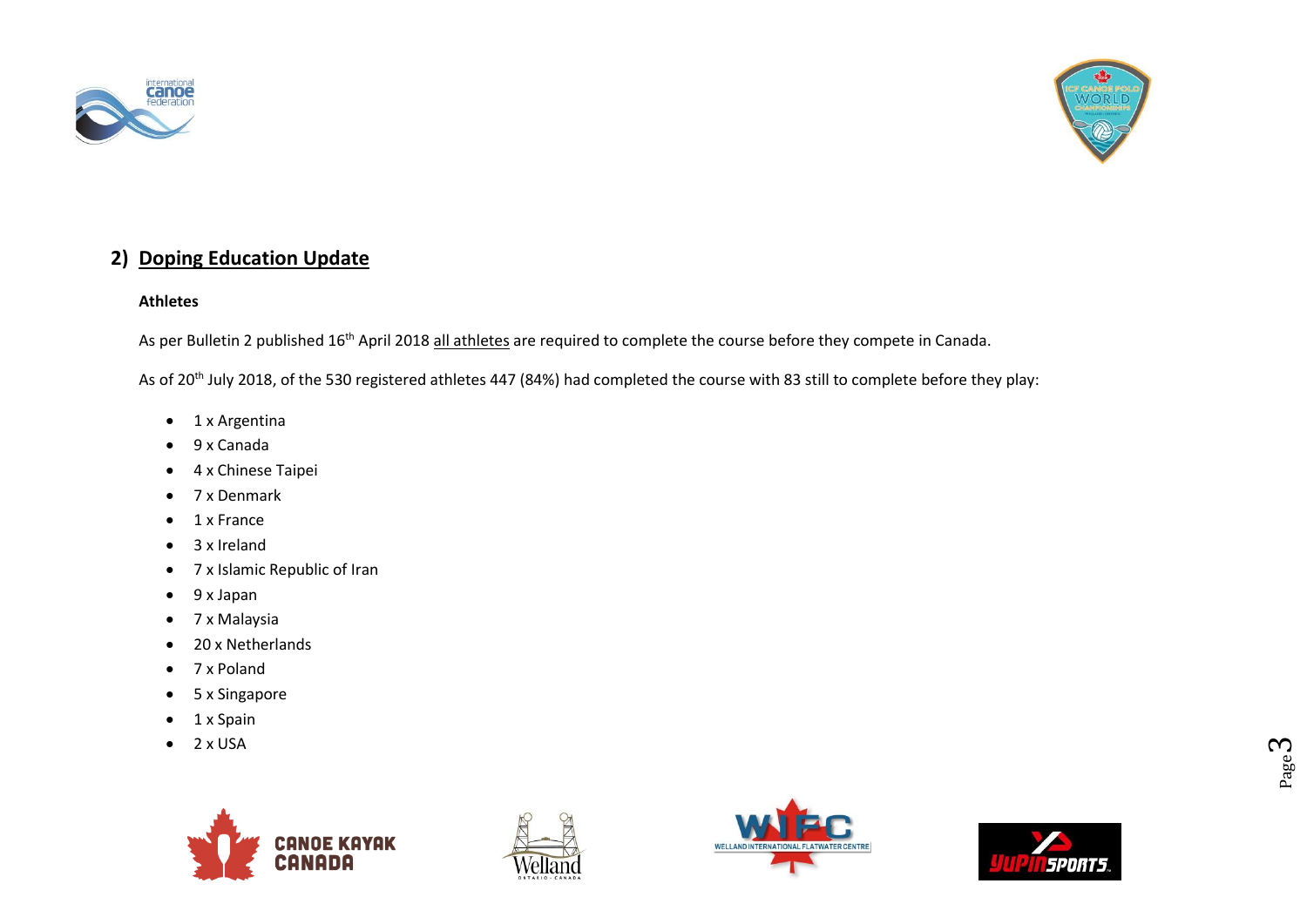



#### **Coaches**

As per Bulletin 2 published 16th April 2018 all coaches are also required to complete the course before they coach at the world's in Canada.

As of 20<sup>th</sup> July 2018, of the 58 registered COACHES only 37 had completed the course (64%) with 21 still to complete before they coach:

- 2 x Argentina
- 1 x Australia
- 1 x Canada
- 1 x Denmark
- 1 x France
- 1 x Islamic Republic of Iran
- 1 x Italy
- 1 x Namibia
- 3 x Netherlands
- 1 x Peoples Republic of China
- 1 x Poland
- 2 x Singapore
- 1 x Spain
- 2 x Switzerland
- $\bullet$  1 x USA

All Team leaders of countries listed above notified of outstanding names on the 20<sup>th</sup> July 2018 and thank you for those who have already progressed those outstanding.







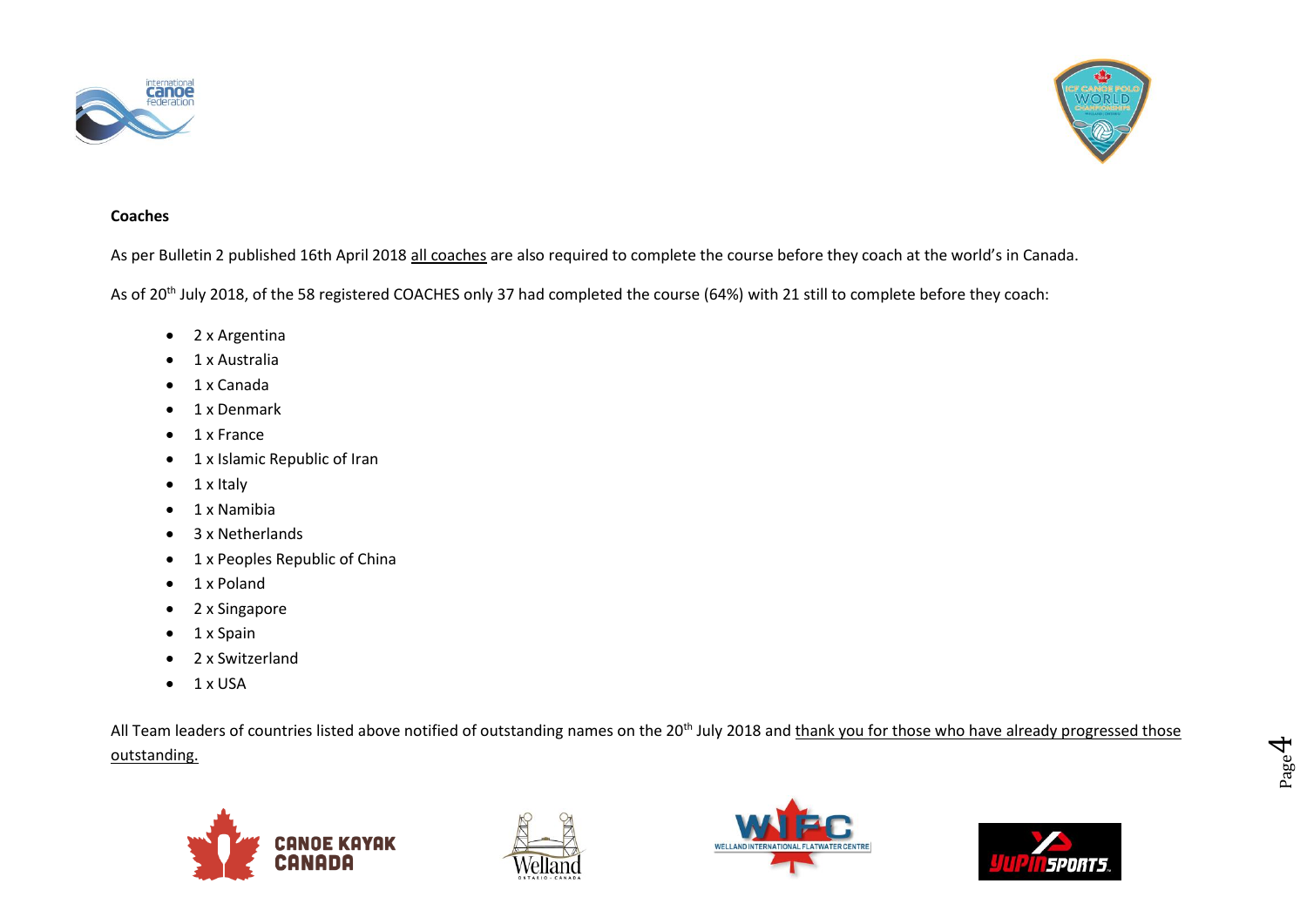



#### 3) **Live streaming and social media**

#### **All matches** will be live streamed a[t https://www.canoeicf.com](https://www.canoeicf.com/)

Once the competition starts, on the homepage of the ICF website you will see the 2018 ICF Canoe Polo World Championships page.

Below the header there will be four videos, one showing each pitch. You can watch all four videos at once, pause some videos, or click on one video to watch just that video.

To the right of the videos will be the match list of all matches already started, with links to each specific match. Click on a group heading, then the specific match to watch it. The match you wish to watch will play, and the other three videos will pause.







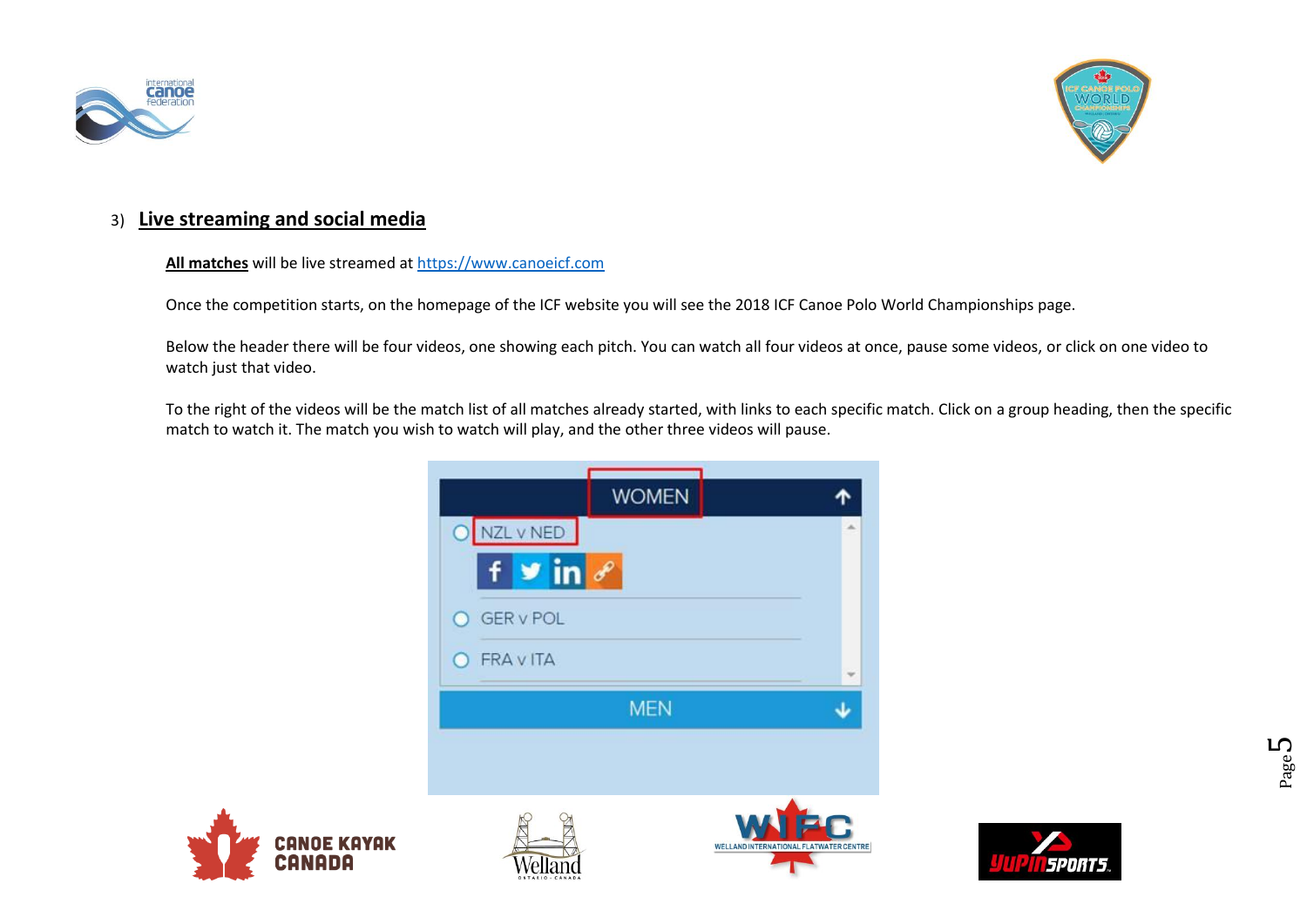



The Facebook/Twitter links below the match title will allow you to place a link directly to the match onto your Facebook/Twitter page. This can be used by NFs, teams or individuals. The orange link icon will copy the link to the match to your clipboard, so you can paste it anywhere required e.g. an email.

To see past matches, click on the appropriate session link below the video to see the match list (each video will be kept to a maximum four hours long to ensure the links work correctly).

| Day 1 am                                              | Day 1 pm | Day 2 am        | Day 2 pm                     | Day 2 evening                  | Day 3 am                     |
|-------------------------------------------------------|----------|-----------------|------------------------------|--------------------------------|------------------------------|
| Day 3 midday                                          | Day 3 pm |                 | Day 4 pm                     | Day 4 evening                  | Day 5 am                     |
| Day 5 pm U21 finals / bronze<br>Day 5 midday U21 semi |          | Day 6 am M semi | Day 6 midday W semi / bronze | Day 6 pm M/W finals / M bronze |                              |
|                                                       |          |                 |                              |                                | <b>Powered by Meta-Video</b> |

There is also a search feature below the video links, which will allow you to search for all match from your country or your team (note the example below is from the World Games, but the feature will work the same way for the World Championships)

| Search in this video            | Search |  |
|---------------------------------|--------|--|
| Search in this video            |        |  |
| Search in this event            |        |  |
| Search in all the tagged videos |        |  |







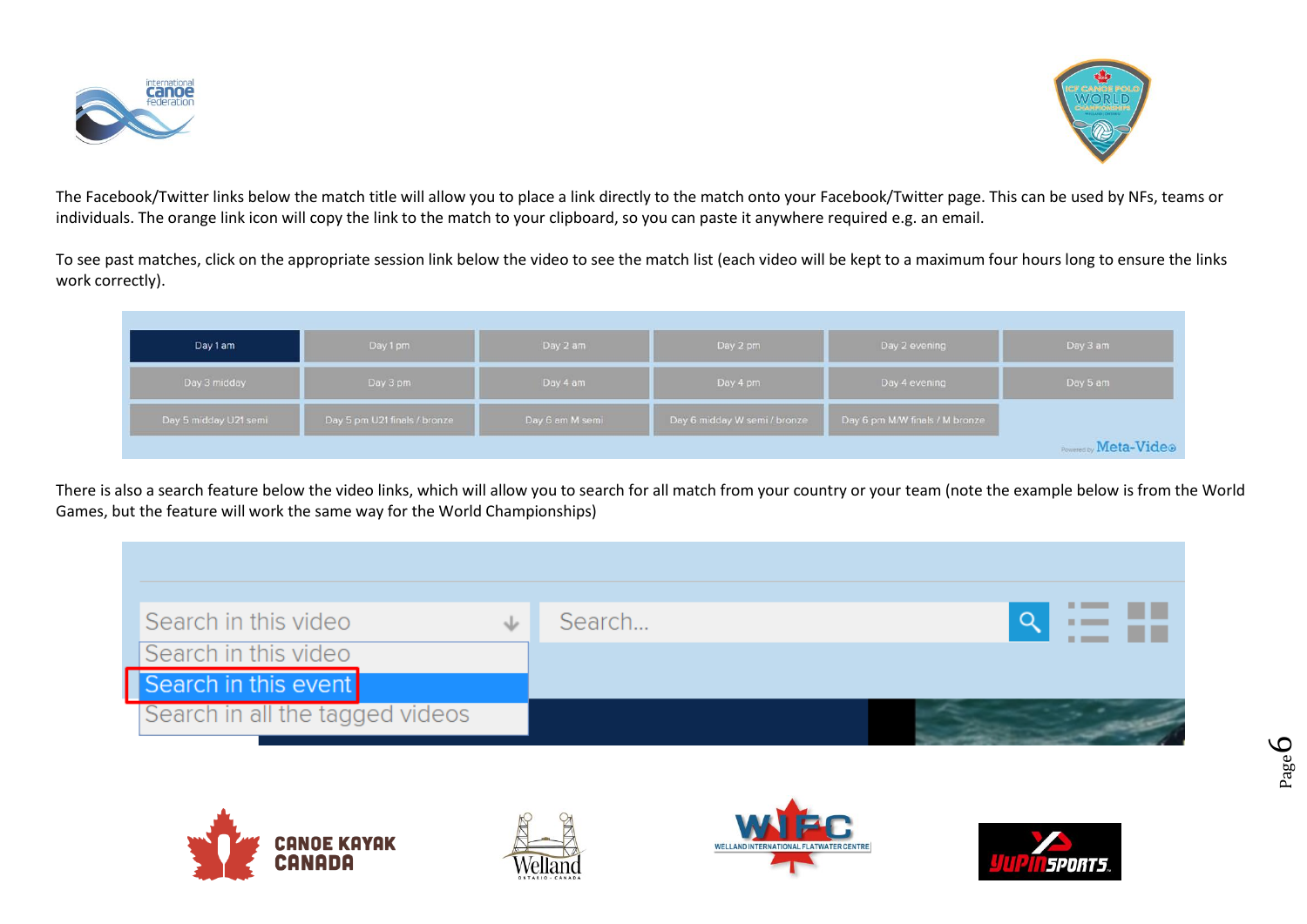



**Meta-Video** 

| Search in this event. |        | NZL<br>$\psi$     | $\mathbb{R} \equiv \mathbb{H} < 1$                         |  |
|-----------------------|--------|-------------------|------------------------------------------------------------|--|
|                       | o      | Women - ITA v NZL | 2017 Polo World Games Wroclaw / Finals                     |  |
|                       |        | Men-NZL v POL     | 2017 Polo World Games Wroclaw / Semi-finals & 5th playoffs |  |
|                       | 8      | Women - NZL v GER | 2017 Polo World Games Wroclaw / Semi-finals & 5th playoffs |  |
|                       |        | NZL v TPE         | 2017 Polo World Games Wroclaw / Round 7                    |  |
|                       |        | <b>GER v NZL</b>  | 2017 Polo World Games Wrocław / Round 6                    |  |
|                       | $\cup$ | NZL v POL         | 2017 Polo World Games Wroclaw / Round 6                    |  |
|                       |        | NZL v POL         | 2017 Polo World Games Wroclaw / Round 5                    |  |

Click on the name of the match to watch it, or click on the share icon to the right for the sharing links to that video:

l



**If you have any questions or issues, please speak to Narelle or Ross from the ICF at the venue.**







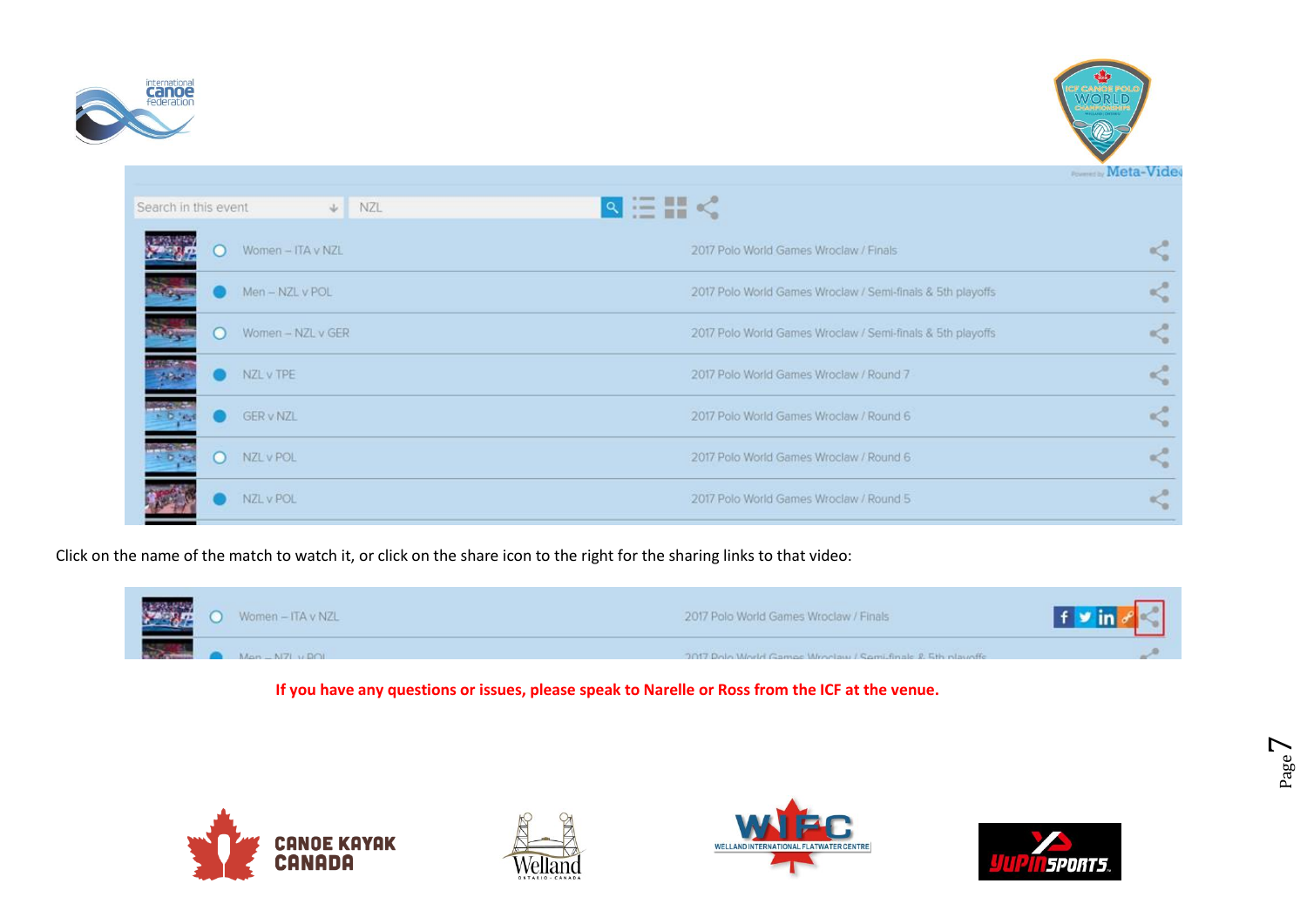



To increase the exposure of the competition and the sport, when posting on social media regarding the competition please use the following hashtags in conjunction with your own hashtags:

#PlanetCanoe #ICFCanoePolo #CanoePoloWelland

Twitter handles @PlanetCanoe @CanoePolo2018

Draws, rankings and results will be available at:<https://www.canoeicf.com/canoe-polo-world-championships/welland-2018/rankings-results> or by scanning the QR code on the back of the accreditation.

Before and after the competition you can still find all information related to the World Championships at: [https://www.canoeicf.com/canoe-polo-world](https://www.canoeicf.com/canoe-polo-world-championships/welland-2018)[championships/welland-2018](https://www.canoeicf.com/canoe-polo-world-championships/welland-2018)







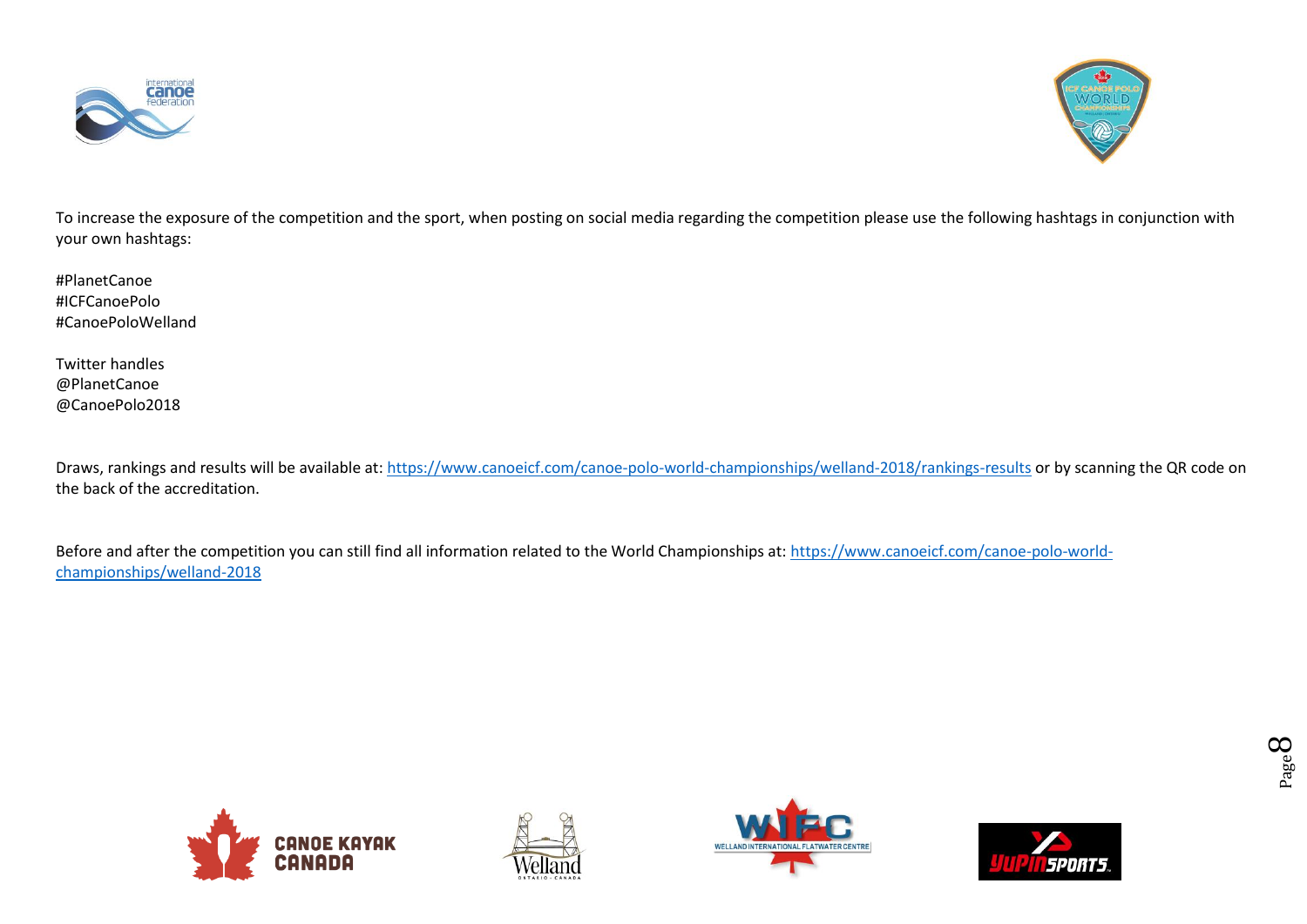



## **ICF Canoe Polo World Championships - 2018**

## **Scrutineering Schedule 29th - 30th July, 2018**

|              |             |  |          |       |                | Senior Men:                        | 23                                | 42                            |                                |    |                         |    |                              |
|--------------|-------------|--|----------|-------|----------------|------------------------------------|-----------------------------------|-------------------------------|--------------------------------|----|-------------------------|----|------------------------------|
|              |             |  | /ORLE    |       |                | Senior Women:                      | 19                                |                               |                                |    |                         |    |                              |
|              |             |  |          |       |                | U21 Men:                           | 16                                | 26                            |                                |    |                         |    |                              |
|              |             |  |          |       |                | U21 Women:                         | 10                                |                               |                                |    |                         |    |                              |
| <b>Start</b> | End         |  | Slot     |       |                |                                    |                                   |                               |                                |    |                         |    |                              |
| <b>Time</b>  | <b>Time</b> |  | duration |       | #TEAM          | Sunday, 29th July<br>#TEAM         |                                   | Monday, 30th July             |                                |    |                         |    |                              |
|              |             |  |          |       |                |                                    |                                   |                               |                                |    |                         |    |                              |
|              |             |  |          |       | $\mathbf{1}$   | NEW ZEALAND - U21 - MEN            | 43                                | <b>IRELAND - U21 - MEN</b>    |                                |    |                         |    |                              |
| 08:00        | 08:50       |  |          | 00:50 |                | $\overline{2}$                     | NEW ZEALAND - U21 - WOMEN         | 44                            | POLAND - U21 - MEN             |    |                         |    |                              |
|              |             |  |          |       |                | 3                                  | <b>FRANCE - U21 - MEN</b>         | 45                            | POLAND - U21 - WOMEN           |    |                         |    |                              |
|              |             |  |          |       | $\overline{4}$ | <b>FRANCE - U21 - WOMEN</b>        |                                   | <b>FREE STATION</b>           |                                |    |                         |    |                              |
|              |             |  | 00:50    |       |                | 5                                  | NAMIBIA - U21 - MEN               | 46                            | SPAIN - U21 - WOMEN            |    |                         |    |                              |
| 08:50        | 09:40       |  |          |       |                | 6                                  | <b>GREAT BRITAIN - U21 - MEN</b>  | 47                            | <b>NETHERLANDS - U21 - MEN</b> |    |                         |    |                              |
|              |             |  |          |       | $\overline{7}$ | <b>GREAT BRITAIN - U21 - WOMEN</b> | 48                                | NETHERLANDS - U21 - WOMEN     |                                |    |                         |    |                              |
|              |             |  |          |       | 8              | <b>DENMARK - U21 - MEN</b>         |                                   | <b>FREE STATION</b>           |                                |    |                         |    |                              |
|              |             |  |          |       | 9              | ARGENTINA - U21 - MEN              | 49                                | <b>GERMANY - U21 - MEN</b>    |                                |    |                         |    |                              |
| 09:40        | 10:30       |  |          |       | 00:50          |                                    |                                   |                               |                                | 10 | ARGENTINA - U21 - WOMEN | 50 | <b>GERMANY - U21 - WOMEN</b> |
|              |             |  |          |       | 11             | JAPAN - U21 - MEN                  | 51                                | <b>CANADA - MEN</b>           |                                |    |                         |    |                              |
|              |             |  |          |       | 12             | SWITZERLAND - U21 - MEN            |                                   | <b>FREE STATION</b>           |                                |    |                         |    |                              |
|              |             |  |          |       | 13             | CHINESE TAIPEI - U21 - WOMEN       | 52                                | <b>CANADA - WOMEN</b>         |                                |    |                         |    |                              |
|              | 11:20       |  | 00:50    |       |                | 14                                 | <b>CHINESE TAIPEI - U21 - MEN</b> | 53                            | <b>CHINESE TAIPEI - MEN</b>    |    |                         |    |                              |
| 10:30        |             |  |          |       | 15             | CANADA - U21 - MEN                 | 54                                | <b>CHINESE TAIPEI - WOMEN</b> |                                |    |                         |    |                              |
|              |             |  |          |       | 16             | CANADA - U21 - WOMEN               |                                   | <b>FREE STATION</b>           |                                |    |                         |    |                              |



L





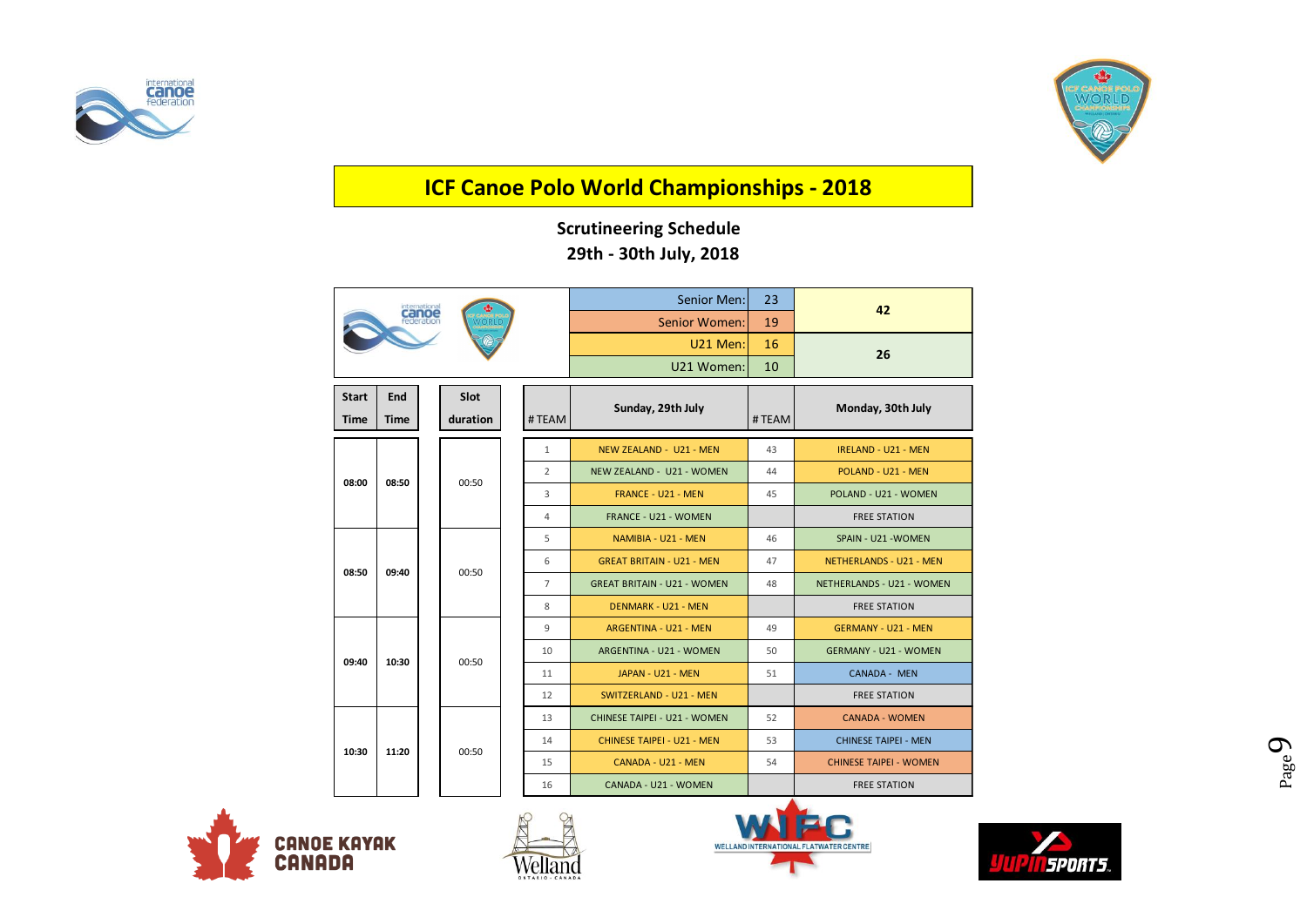



| <b>Start</b><br><b>Time</b> | End<br><b>Time</b> | Slot<br>duration | #TEAM | Sunday, 29th July            | #TEAM | Monday, 30th July          |  |  |  |
|-----------------------------|--------------------|------------------|-------|------------------------------|-------|----------------------------|--|--|--|
|                             |                    |                  |       |                              |       |                            |  |  |  |
|                             |                    |                  | 17    | <b>ITALY - U21 MEN</b>       | 55    | <b>GERMANY - MEN</b>       |  |  |  |
| 11:20                       | 12:10              | 00:50            | 18    | MALAYSIA - U21 - MEN         |       | <b>GERMANY - WOMEN</b>     |  |  |  |
|                             |                    |                  | 19    | <b>NAMIBIA - MEN</b>         |       | <b>SWITZERLAND - WOMEN</b> |  |  |  |
|                             |                    |                  | 20    | <b>RUSSIA - MEN</b>          |       | <b>FREE STATION</b>        |  |  |  |
| 12:10                       | 12:40              | 00:30            |       | FREE SLOT / RECHECK SLOT     |       | FREE SLOT / RECHECK SLOT   |  |  |  |
|                             | 13:30              |                  | 21    | <b>FRANCE - MEN</b>          | 58    | POLAND - MEN               |  |  |  |
| 12:40                       |                    | 00:50            | 22    | <b>FRANCE - WOMEN</b>        | 59    | <b>POLAND - WOMEN</b>      |  |  |  |
|                             |                    |                  | 23    | <b>NEW ZEALAND - MEN</b>     | 60    | <b>BRAZIL - MEN</b>        |  |  |  |
|                             |                    |                  | 24    | <b>NEW ZEALAND - WOMEN</b>   |       | <b>FREE STATION</b>        |  |  |  |
|                             |                    |                  | 25    | <b>ARGENTINA - MEN</b>       | 61    | <b>SINGAPORE - MEN</b>     |  |  |  |
| 13:30                       | 14:20              | 00:50            | 26    | <b>ARGENTINA - WOMEN</b>     | 62    | <b>SINGAPORE - WOMEN</b>   |  |  |  |
|                             |                    |                  | 27    | <b>IRAN - MEN</b>            | 63    | <b>NETHERLANDS - MEN</b>   |  |  |  |
|                             |                    |                  | 28    | <b>ITALY - MEN</b>           |       | <b>FREE STATION</b>        |  |  |  |
|                             |                    |                  | 29    | <b>ITALY - WOMEN</b>         | 64    | NETHERLANDS - WOMEN        |  |  |  |
| 14:20                       | 15:10              | 00:50            | 30    | <b>GREAT BRITAIN - MEN</b>   | 65    | <b>SPAIN - MEN</b>         |  |  |  |
|                             |                    |                  | 31    | <b>GREAT BRITAIN - WOMEN</b> | 66    | <b>SPAIN - WOMEN</b>       |  |  |  |
|                             |                    |                  | 32    | <b>CHINA - WOMEN</b>         |       | <b>FREE STATION</b>        |  |  |  |







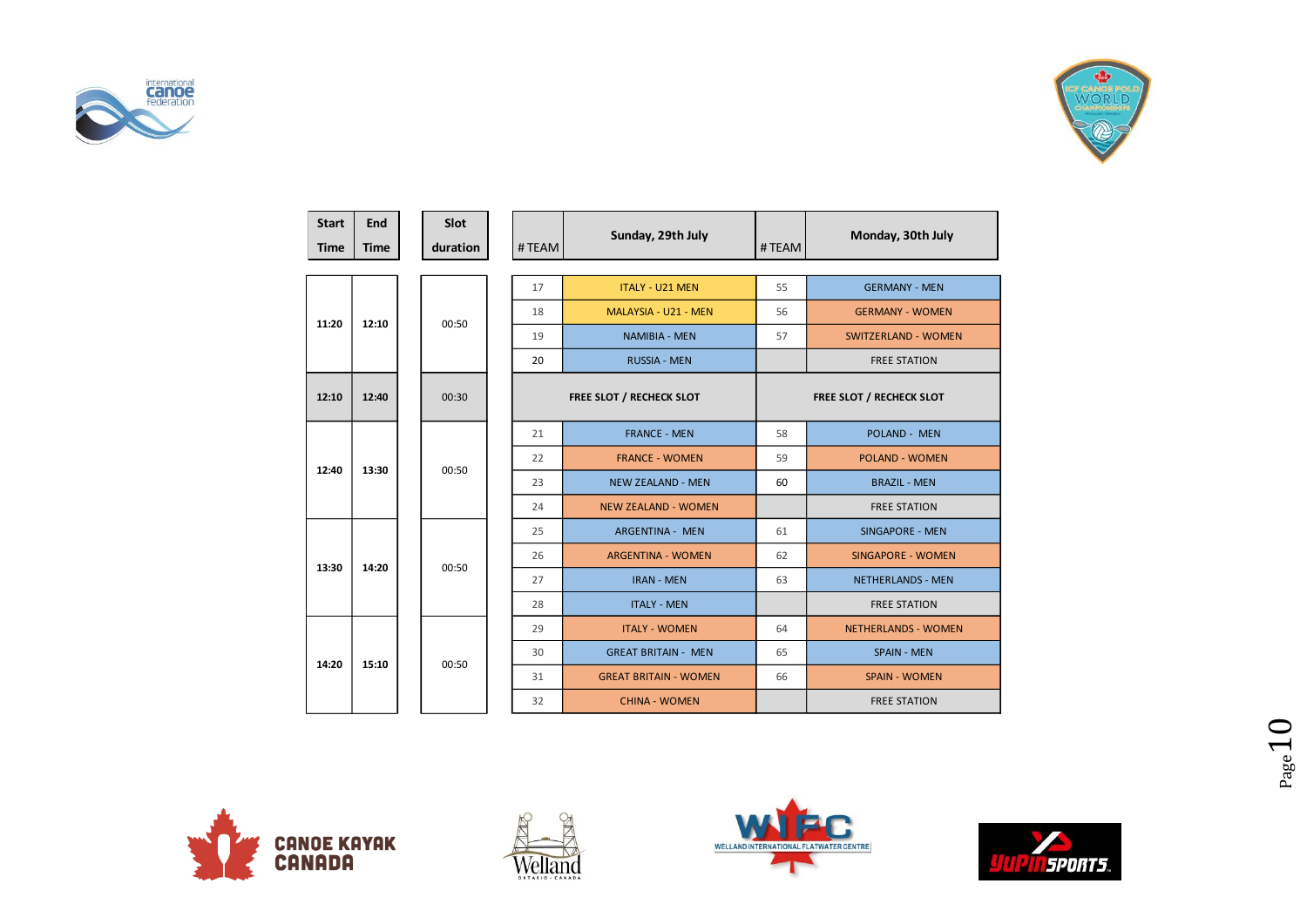



| <b>Start</b><br><b>Time</b> | End<br><b>Time</b> | Slot<br>duration | #TEAM | Sunday, 29th July        | #TEAM | Monday, 30th July       |
|-----------------------------|--------------------|------------------|-------|--------------------------|-------|-------------------------|
|                             |                    |                  | 33    | <b>AUSTRALIA - MEN</b>   | 67    | USA - MEN               |
| 15:10                       | 16:00              | 00:50            | 34    | <b>AUSTRALIA - WOMEN</b> | 68    | <b>USA - WOMEN</b>      |
|                             |                    |                  | 35    | PORTUGAL - MEN           |       | <b>FREE STATION</b>     |
|                             |                    |                  |       | <b>FREE STATION</b>      |       | <b>FREE STATION</b>     |
|                             |                    |                  | 36    | <b>DENMARK - MEN</b>     |       |                         |
| 16:00                       | 16:50              | 00:50            | 37    | <b>DENMARK - WOMEN</b>   |       |                         |
|                             |                    |                  | 38    | <b>SWEDEN - MEN</b>      |       | <b>FREE SLOT</b>        |
|                             |                    |                  | 39    | <b>SWEDEN - WOMEN</b>    |       |                         |
|                             |                    |                  | 40    | <b>JAPAN - WOMEN</b>     |       |                         |
| 16:50                       | 17:40              | 00:50            | 41    | <b>JAPAN - MEN</b>       |       | <b>FREE SLOT</b>        |
|                             |                    |                  | 42    | SWITZERLAND - MEN        |       |                         |
|                             |                    |                  |       | <b>FREE STATION</b>      |       |                         |
| 17:40                       | 18:30              | 00:50            |       | <b>FREE SLOT</b>         |       |                         |
| 18:30                       | 19:20              | 00:50            |       | <b>FREE SLOT</b>         |       | <b>Opening Ceremony</b> |

#### **Notes for Scrutineering:**

Every player from each team are required to be scrutineered. Players shall approach the Scrutineering Table with their team and all of their equipment. Helmets with face-guards and PFDs shall be worn during the scrutineering.







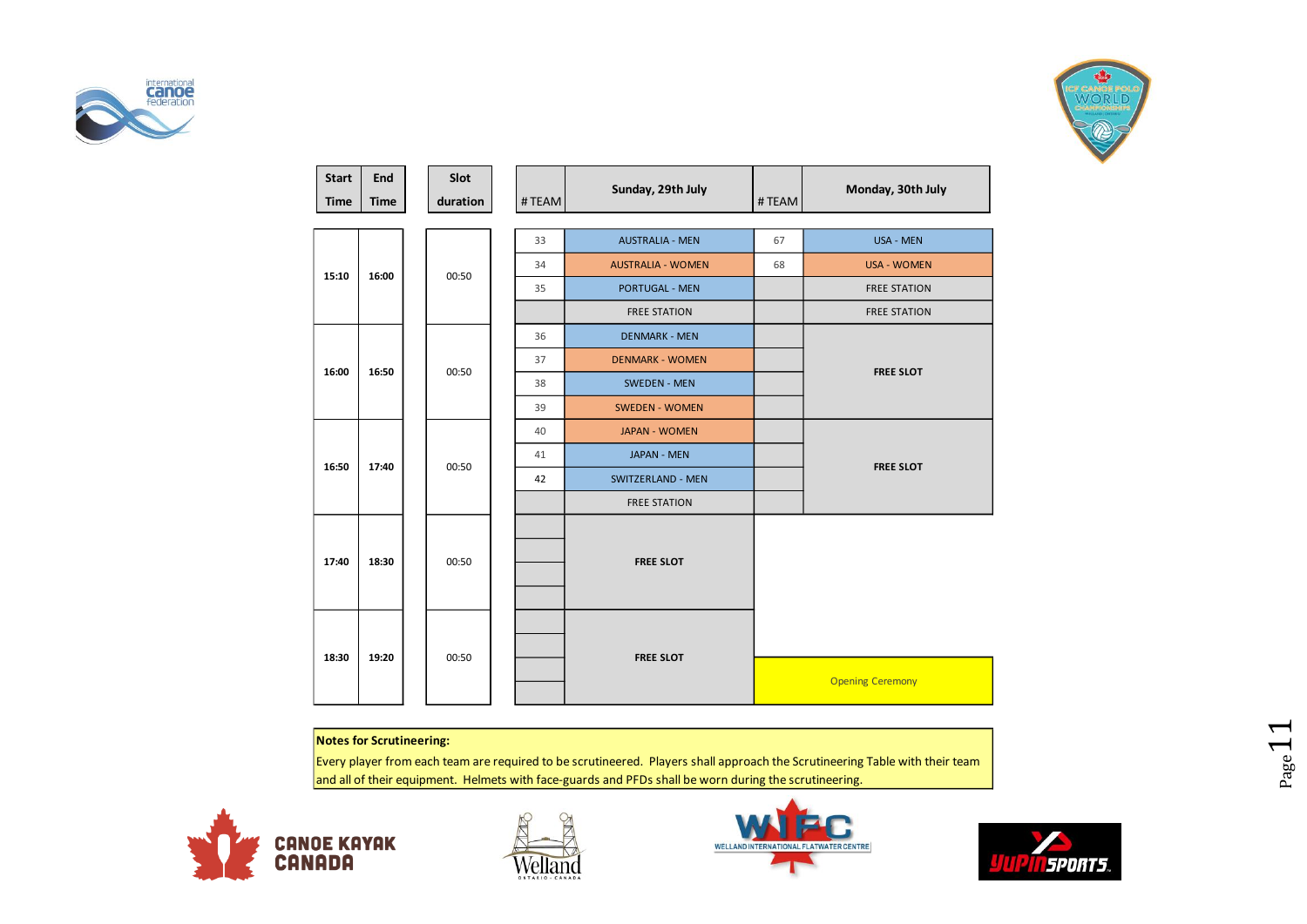



## **Official Training – Sunday 29th and Monday 30th July.**

## **ICF Canoe Polo World Championships - 2018**

|  | <b>Training Schedule</b>       |               |    |     |
|--|--------------------------------|---------------|----|-----|
|  |                                | Senior Women: | -- |     |
|  | (29th July and 30th July 2018) | U21 Men:      |    |     |
|  |                                | U21 Women:    | 10 | -46 |

|       |                            | Sunday, 29th July                   |                             |                                    |       | Monday, 30th July          |                                  |                                                   |                                     |  |
|-------|----------------------------|-------------------------------------|-----------------------------|------------------------------------|-------|----------------------------|----------------------------------|---------------------------------------------------|-------------------------------------|--|
|       | Pitch 1                    | Pitch <sub>2</sub>                  | Pitch 3                     | Pitch 4                            |       | Pitch 1                    | Pitch 2                          | Pitch <sub>3</sub>                                | Pitch 4                             |  |
| 09:30 | IRELAND - U21 - MEN        | POLAND - U21 - MEN                  | POLAND - U21 - WOMEN        | SPAIN - U21 - WOMEN                | 9:00  | NAMIBIA - U21 - MEN        |                                  | NEW ZEALAND - U21 - MEN NEW ZEALAND - U21 - WOMEN | FRANCE - U21 - WOMEN                |  |
| 10:00 | NETHERLANDS - U21 - MEN    | NETHERLANDS - U21 - WOMEN           | GERMANY - U21 - MEN         | <b>GERMANY - U21 - WOMEN</b>       | 09:30 | FRANCE - U21 - MEN         | ARGENTINA - U21 - MEN            | ARGENTINA - U21 - WOMEN                           | <b>GREAT BRITAIN - U21 - WOMEN</b>  |  |
| 10:30 | <b>CANADA - MEN</b>        | <b>CANADA - WOMEN</b>               | <b>CHINESE TAIPEI - MEN</b> | <b>CHINESE TAIPEI - WOMEN</b>      | 10:00 | DENMARK - U21 - MEN        | <b>GREAT BRITAIN - U21 - MEN</b> | CANADA - U21 - WOMEN                              | <b>CHINESE TAIPEI - U21 - WOMEN</b> |  |
| 11:00 | NEW ZEALAND - U21 - MEN    | NEW ZEALAND - U21 - WOMEN           | FRANCE - U21 - MEN          | FRANCE - U21 - WOMEN               | 10:30 | JAPAN - U21 - MEN          | <b>ITALY - U21 MEN</b>           | POLAND - U21 - WOMEN                              | SPAIN - U21 - WOMEN                 |  |
| 11:30 | NAMIBIA - U21 - MEN        | <b>GREAT BRITAIN - U21 - MEN</b>    | DENMARK - U21 - MEN         | <b>GREAT BRITAIN - U21 - WOMEN</b> | 11:00 | CANADA - U21 - MEN         | MALAYSIA - U21 - MEN             | NETHERLANDS - U21 - MEN                           | NETHERLANDS - U21 - WOMEN           |  |
| 12:00 | ARGENTINA - U21 - MEN      | ARGENTINA - U21 - WOMEN             | JAPAN - U21 - MEN           | SWITZERLAND - U21 - MEN            | 11:30 | CHINESE TAIPEI - U21 - MEN | SWITZERLAND - U21 - MEN          | GERMANY - U21 - MEN                               | GERMANY - U21 - WOMEN               |  |
| 12:30 | CHINESE TAIPEI - U21 - MEN | <b>CHINESE TAIPEI - U21 - WOMEN</b> | CANADA - U21 - MEN          | CANADA - U21 - WOMEN               | 12:00 | POLAND - U21 - MEN         | IRELAND - U21 - MEN              | NAMIBIA - MEN                                     | <b>CHINA - WOMEN</b>                |  |
| 13:00 | ITALY - U21 MEN            | MALAYSIA - U21 - MEN                | NAMIBIA - MEN               | <b>RUSSIA - MEN</b>                | 12:30 | <b>ARGENTINA - MEN</b>     | <b>IRAN - MEN</b>                | <b>NEW ZEALAND - MEN</b>                          | <b>NEW ZEALAND - WOMEN</b>          |  |
| 13:30 | <b>GERMANY - MEN</b>       | <b>GERMANY - WOMEN</b>              | <b>POLAND - MEN</b>         | <b>POLAND - WOMEN</b>              | 13:00 | <b>FRANCE - MEN</b>        | <b>AUSTRALIA - MEN</b>           | <b>ARGENTINA - WOMEN</b>                          | <b>FRANCE - WOMEN</b>               |  |
| 14:00 | <b>SINGAPORE - MEN</b>     | <b>SINGAPORE - WOMEN</b>            | <b>SWITZERLAND - MEN</b>    | <b>SWITZERLAND - WOMEN</b>         | 13:30 | <b>RUSSIA - MEN</b>        | <b>SWEDEN - MEN</b>              | <b>SWEDEN - WOMEN</b>                             | <b>AUSTRALIA - WOMEN</b>            |  |
| 14:30 | <b>NETHERLANDS - MEN</b>   | <b>NETHERLANDS - WOMEN</b>          | <b>SPAIN - MEN</b>          | <b>SPAIN - WOMEN</b>               | 14:00 | <b>GREAT BRITAIN - MEN</b> | <b>DENMARK - MEN</b>             | <b>GREAT BRITAIN - WOMEN</b>                      | <b>DENMARK - WOMEN</b>              |  |
| 15:00 | <b>FRANCE - MEN</b>        | <b>FRANCE - WOMEN</b>               | <b>NEW ZEALAND - MEN</b>    | <b>NEW ZEALAND - WOMEN</b>         | 14:30 | <b>CANADA - MEN</b>        | <b>JAPAN - MEN</b>               | <b>CANADA - WOMEN</b>                             | <b>JAPAN - WOMEN</b>                |  |
| 15:30 | <b>ARGENTINA - MEN</b>     | <b>ARGENTINA - WOMEN</b>            | <b>IRAN - MEN</b>           | <b>BRAZIL - MEN</b>                | 15:00 | <b>ITALY - MEN</b>         | <b>POLAND - MEN</b>              | POLAND - WOMEN                                    | <b>ITALY - WOMEN</b>                |  |
| 16:00 | <b>GREAT BRITAIN - MEN</b> | <b>GREAT BRITAIN - WOMEN</b>        | <b>JAPAN - MEN</b>          | <b>JAPAN - WOMEN</b>               | 15:30 | NETHERLANDS - MEN          | <b>GERMANY - MEN</b>             | <b>GERMANY - WOMEN</b>                            | <b>NETHERLANDS - WOMEN</b>          |  |
| 16:30 | <b>ITALY - MEN</b>         | <b>ITALY - WOMEN</b>                | <b>PORTUGAL - MEN</b>       | <b>CHINA - WOMEN</b>               | 16:00 | SINGAPORE - MEN            | <b>CHINESE TAIPEI - MEN</b>      | SINGAPORE - WOMEN                                 | <b>CHINESE TAIPEI - WOMEN</b>       |  |
| 17:00 | <b>USA - MEN</b>           | <b>USA - WOMEN</b>                  | <b>AUSTRALIA - MEN</b>      | <b>AUSTRALIA - WOMEN</b>           | 16:30 | <b>USA - MEN</b>           | PORTUGAL - MEN                   | <b>BRAZIL - MEN</b>                               | <b>USA - WOMEN</b>                  |  |
| 17:30 | <b>DENMARK - MEN</b>       | <b>DENMARK - WOMEN</b>              | <b>SWEDEN - MEN</b>         | <b>SWEDEN - WOMEN</b>              | 17:00 | SWITZERLAND - MEN          | <b>SPAIN - MEN</b>               | <b>SPAIN - WOMEN</b>                              | <b>SWITZERLAND - WOMEN</b>          |  |